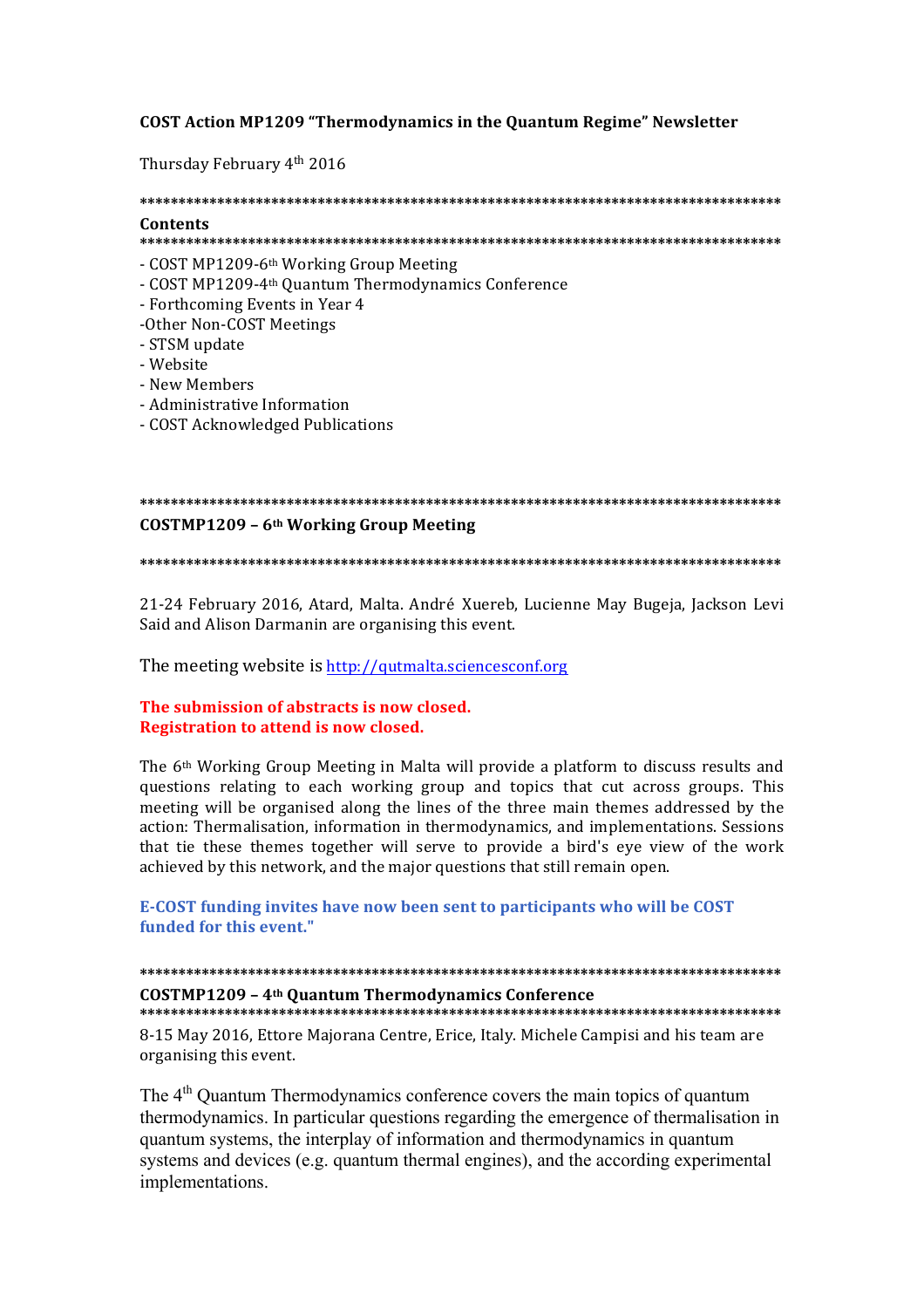The meeting website is http://qtd4.sciencesconf.org

## The submission of abstracts is now open until 7<sup>th</sup> February 2016

## A limited number of participants will be funded by COST MP1209 to attend the event. Please remember to comment if you want to be considered for funding upon registration

**Forthcoming Events in Year 4** 

## **COSTMP1209 - Training School- Thermodynamics and non-equilibrium** phenomena for quantum interfaces of light and matter.

Aug/Sept 2016, Institute of Theoretical and Applied Physics (ITAP), Turunc/Marmaris, Turkey. The meeting website is to be announced.

#### **COSTMP1209 - 5th Quantum Thermodynamice Conference**

The management committee (MC) has approved an application for the  $5<sup>th</sup>$  Quantum Thermodynamics Conference to be held in Oxford, UK, during March 2017. The event will be organized by Luis Correa, Felix Binder, Gerardo Adesso & Cormac Browne. Congratulations!

#### 

#### **Other Non-Cost Meetings**

## **Other Non-Cost Meetings**

# APS Meeting: Quantum Information and Thermodynamics

14-18 March 2016, Baltimore Convention Centre, Baltimore, Maryland, USA. Further details can be found at: http://www.aps.org/meetings/march/scientific/index.cfm

The Topical Group on Quantum Information, Concepts and Computation is pleased to announce a focus session on Quantum Information and Thermodynamics at the 2016 APS March Meeting. The purpose of the focus session is to highlight current experimental and theoretical research on the interplay of quantum mechanics and thermodynamics. We encourage you to consider sending a contributed talk for this session.

#### 

#### **STSM Update**

#### 

STSM call 12 will open on 1 March 2016 and applications must be submitted by the  $15<sup>th</sup>$ March. Further details of this and future calls can be found on the website http://blogs.exeter.ac.uk/qut/